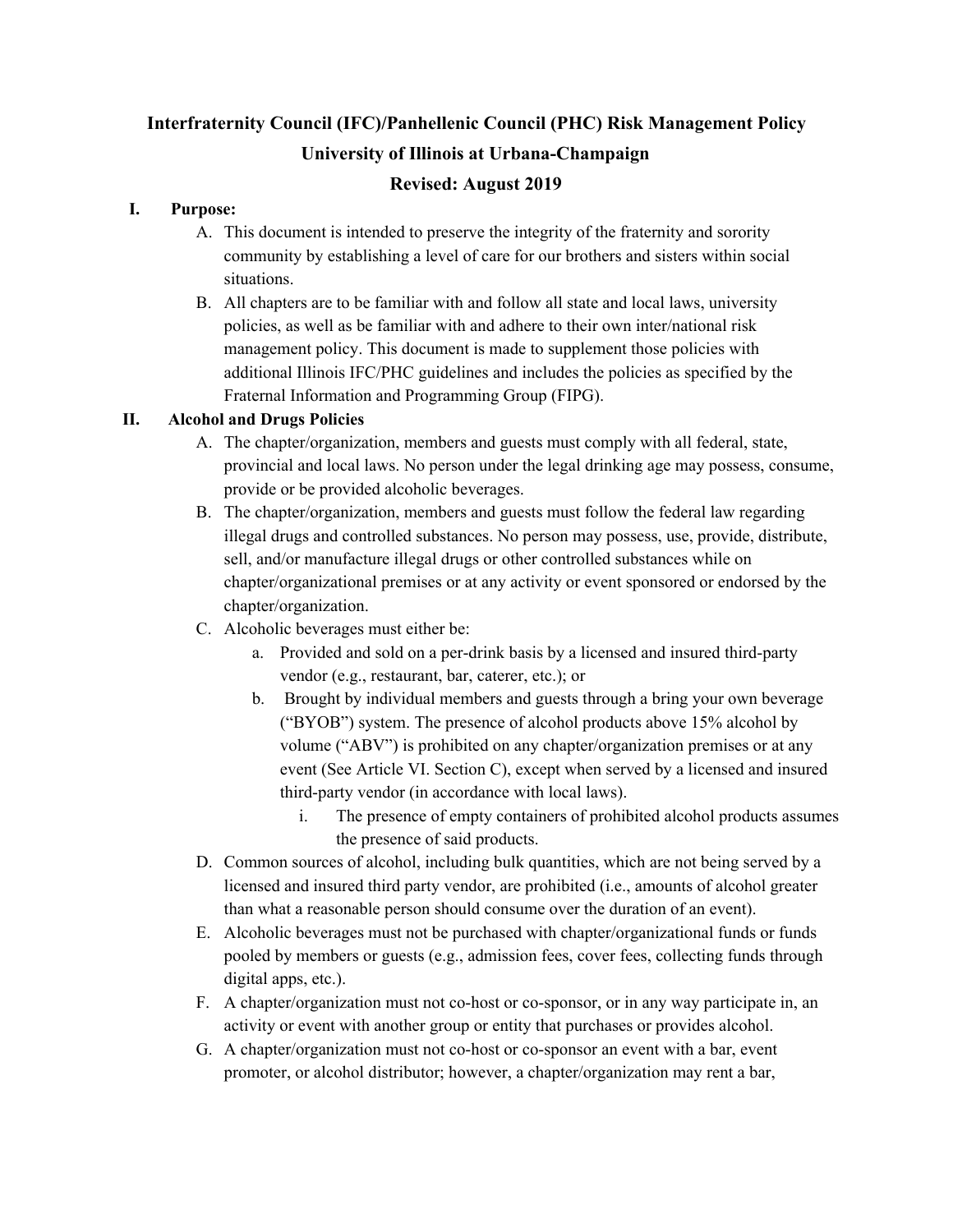restaurant, or other licensed and insured third-party vendor to host a chapter/organization event.

- H. Attendance by non-members at any event where alcohol is present must be by invitation only, and the chapter/organization must utilize a guest list system. Attendance at events with alcohol is limited to a 3:1 maximum guest-to-member ratio, and must not exceed local fire or building code capacity of the chapter/organizational premises or host venue.
- I. Any event or activity related to the new member joining process (e.g., recruitment, intake, rush, etc.) must be substance free. No alcohol or drugs may be present if the event or activity is related to new member activities, meetings, or initiation into an organization, including but not limited to "bid night," "big/little" events or activities, "family" events or activities, and any ritual or ceremony.
- J. The chapter/organization, members or guests must not permit, encourage, coerce, glorify or participate in any activities involving the rapid consumption of alcohol, such as drinking games.
- A. All functions in which more than one chapter is involved, MUST take place at a third party vendor unless the facility is designated as substance free.
- B. No alcohol may be present on any premises which is considered an alcohol-free facility by any chapter's national organization.
- C. All philanthropy events must be alcohol free.
- D. All events hosted by Interfraternity Council and/or Panhellenic Council will be alcohol free.
- **III. Hazing**
	- A. No chapter, colony, student or alumnus shall conduct, participate in nor condone hazing activities. Permission or approval by a person being hazed is not a defense. Hazing activities are defined by the University of Illinois Student code 1-302(d): "Any action taken or situation created (1) for the purpose of initiation into, admission into, affiliation with, or as a condition of continued membership in, a group or organization; and (2) to produce physical discomfort or injury, mental discomfort, embarrassment, or ridicule. Such actions or situations may include but are not limited to the following: use of alcohol; personal servitude; paddling in any form; creation of excessive fatigue; physical and psychological shocks; wearing of apparel which is conspicuous or not in good taste; engaging in public stunts; degrading or humiliating games and activities; or any activities which are not consistent with the academic mission, organizational ritual or policy, or applicable state or local law. Hazing may occur regardless of a person's willingness or consent to participate in the activity."

#### **IV. Sexual Abuse and Harassment**

A. An organization will not tolerate or condone any form of sexist or sexually abusive behavior on the part of its members, whether physical, mental or emotional. This is to include any actions, activities or events, whether on chapter premises or an off-site location which are demeaning to women or men, including but not limited to verbal harassment, sexual assault by individuals or members acting together. The employment or use of strippers, exotic dancers, or similar, whether professional or amateur, at a chapter event is not allowed.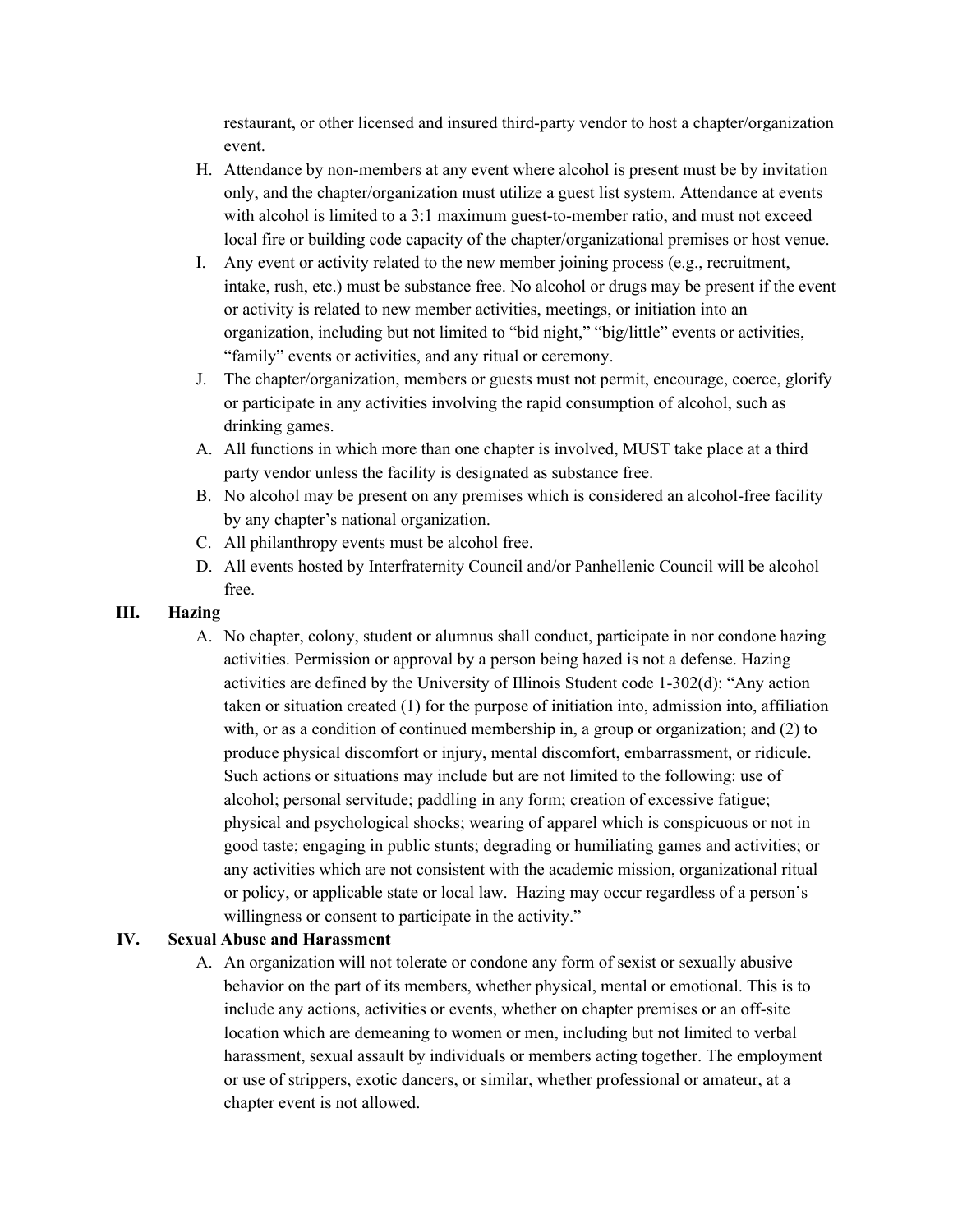## **V. Fire, Health, and Safety**

- A. All chapter houses should meet all local fire and health codes and standards.
- B. All chapters should post by common phones and in other locations emergency numbers for fire, police and ambulance and should have posted evacuation routes on the back of the door of each sleeping room.
- C. All chapters should comply with engineering recommendations as reported by the insurance company or municipal authorities.
- D. The possession and/or use of firearms or explosive or incendiary devices of any kind within the confines and premises of the chapter house is prohibited.
- E. Candles shall not be used in chapter houses or individual rooms except under controlled circumstances such as initiation.

## **VI. Kolusis Program**

- A. Kolusis is defined as self-governance of risk management programming that is overseen by the VPs of Risk Management for IFC/PHC.
- B. Peer Observation
	- 1. Kolusis members will be allowed to enter a social function after providing appropriate identification.
	- 2. Chapter members are expected to respect and cooperate with Kolusis members at all events.
	- 3. It is the chapter's responsibility to ensure that 3rd party vendors allow Kolusis members to enter the establishment without paying for entry and without waiting for an unreasonable amount of time.
	- 4. Kolusis reserves the right to observe events multiple times.
	- 5. Kolusis members must have access to all areas of an event where guests are present.
	- 6. Kolusis members will present a signed copy of their observation report form to every chapter participating and one to IFC/PHC Risk Management.
	- 7. Kolusis members may look into suspected unregistered events.
	- 8. Chapter leadership is expected to report any unethical behavior of Kolusis members to the VPs of Risk Management.
- C. Defining a Social Event
	- 1. If alcohol is going to be present in any capacity.
	- 2. If the event can be associated with a specific chapter (or chapters) by a reasonable outside observer.
	- 3. Numerically, as few as two members of a fraternity or sorority constitute an event. An investigation will examine context to determine organizational responsibility.
	- 4. Any event that meets the above criteria, regardless of location, could be considered a chapter social event.
	- 5. Chapters may only sponsor social events as defined above during Fall or Spring semester.
- D. Registration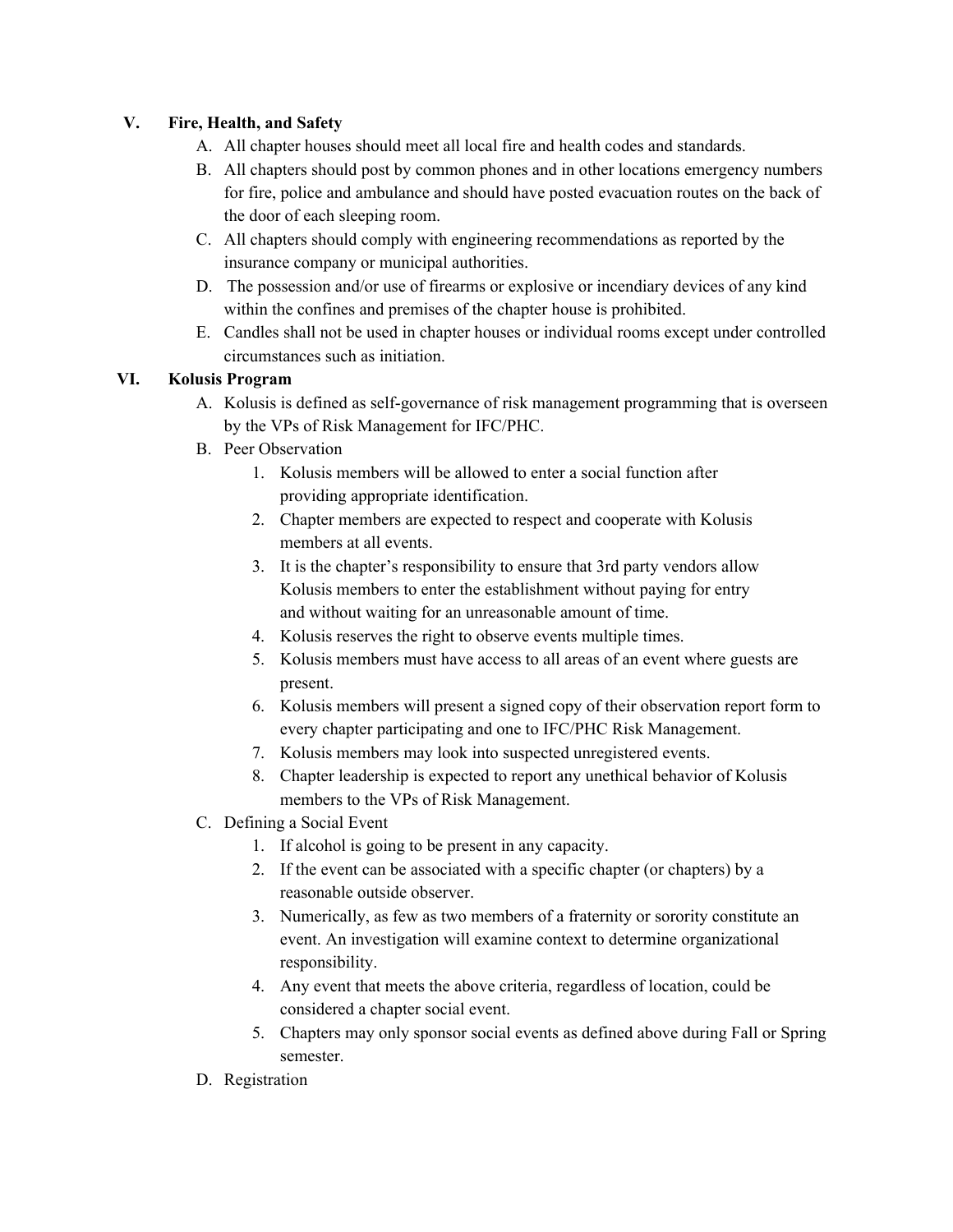- 1. All social events must be registered on either council's website at least 7 days in advance.
	- a. All participating/co-sponsoring chapters must register the event individually
	- b. Chapters suspected of intentionally registering events improperly will be subject to sanctions from respective council's Judicial Board.
	- c. Chapters exceeding more than 3 late registrations in one semester will be referred to their respective council's Judicial Board.
	- d. Any event registered less than 48 hours in advance will be treated as an unregistered event.
	- e. Any changes to event registration details less than 48 hours in advance will be treated as a late registration.
- 2. All participating chapters must provide the theme of the event at the time of registration as well as the names of 3 initiated chapter members who must be present and sober at the event. This must include one member of the chapter's executive board.
	- a. Any changes of this need to be in compliant with VI.C.1.e.
	- b. Forging of signatures on Kolusis documents will not be permitted.
	- c. The signatures must match the names that were registered.
- E. Violations of risk management policy as outlined in this document may result in referral to respective council's judicial board or University discipline process.

#### **VII. Social Event Management**

- A. Chapter House BYOB (Bring Your Own Beverage) Events
	- 1. All attendees must bring their own alcohol, including members of the chapter sponsoring the event.
		- a. No attendee shall be admitted with an open container of alcohol nor leave with any alcohol.
	- 2. All members and guests must be 19+ or possess University of Illinois identification and have their identification checked by either sober initiated chapter members or a contracted security company.
		- a. The contact information of the initiated chapter members' or security company assigned to check identification must be included in the event registration.
		- b. Charging a fee or cover to gain entrance will not be permitted.
	- 3. Guests who are the age of  $21+$  must be identified at the door and given either a wristband or stamp.
	- 4. Each guest is permitted to bring at maximum either a six-pack of beer as defined as beverages with an alcohol proof by volume of 6% or less, a four-pack of wine coolers as defined as beverages with an alcohol proof by volume of 6-12%, or a four-pack of single-serving wine.
		- a. A ledger must be maintained that includes the attendee's name as well as the type and quantity of alcohol brought to the event. The ledger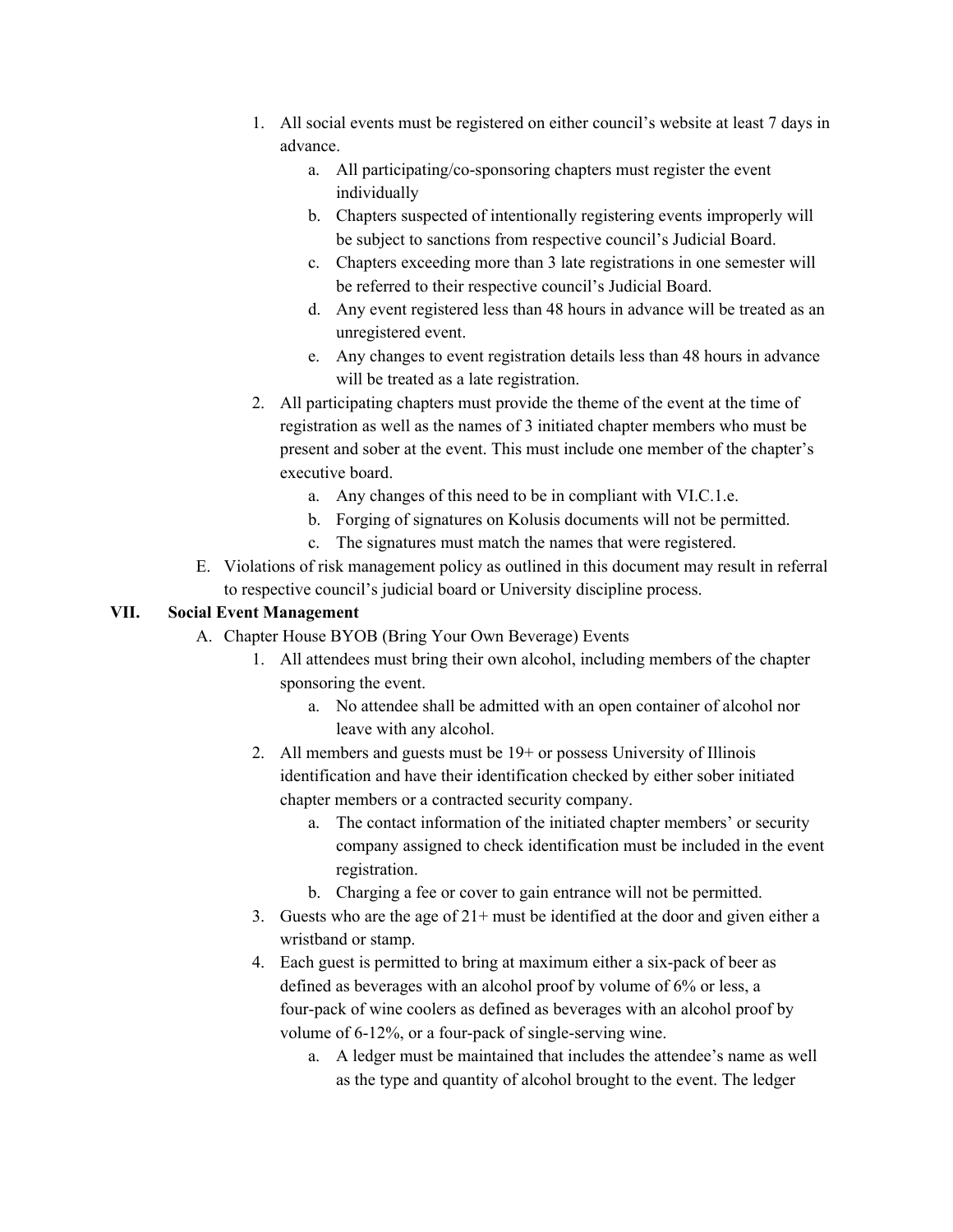must be authentic and provided to the VPs of Risk Management should it be requested.

- 5. There must be one service distribution center (bar) located in a readily accessible area. Alcohol may not be distributed outside of this location.
	- a. The service distribution center must be monitored by sober initiated chapter member(s). These members are separate from the sober event monitors as outlined in VI.D.2.
	- b. Each chapter must use a check-in system of either tickets or punch cards for attendees to check in and receive their alcohol. Upon entrance, the monitor will place the attendee's alcohol behind the bar away from the rest of the event.
	- c. The chapter must ensure that only attendees  $21+$  are bringing, receiving, and drinking alcohol.
	- d. If there is suspicion of distributing alcohol outside of this location, Kolusis must be permitted access to other areas.
- 6. The maximum ratio permitted at a chapter house event is three guests per member or legal fire capacity, whichever is less.
- 7. Kolusis signs must be posted at all entrances and exits, bars, and other high traffic areas throughout the event space.
- 8. The chapter must provide snacks and non-alcoholic beverages throughout the event.
- B. Events at Third Party Vendors
	- 1. All events at Third Party Vendors must include a contract between the vendor and all chapters involved.
	- 2. All events at Third Party Vendors must be in compliance with a chapter's national guidelines and/or FIPG [guidelines](http://0104.nccdn.net/1_5/161/330/2d3/ThirdPartyVendorChecklist.pdf) regarding contracts between venues.
- C. Transportation
	- 1. Insured and licensed transportation must be provided by the participating chapters for off campus events.
	- 2. No alcohol is allowed on transportation to and from the event.
	- 3. Chapters are responsible for ensuring that all capacity and standee laws are followed while using provided transportation.
	- 4. Chapters are responsible for ensuring that only members of the chapter's participating in the event are using the provided transportation.

# **VIII. Education**

A. Each chapter should annually educate its members on the Interfraternity Council (IFC)/Panhellenic Council (PHC) Risk Management Policy. While this policy addresses many risk management issues, all chapters should continually educate their members on risk management issues including, but not limited to alcohol, hazing, fire safety, health topics, eating disorders, sexual abuse & harassment, and drugs. Chapters must be prepared to provide documentation of chapter education within a reasonable time if they are asked to do so.